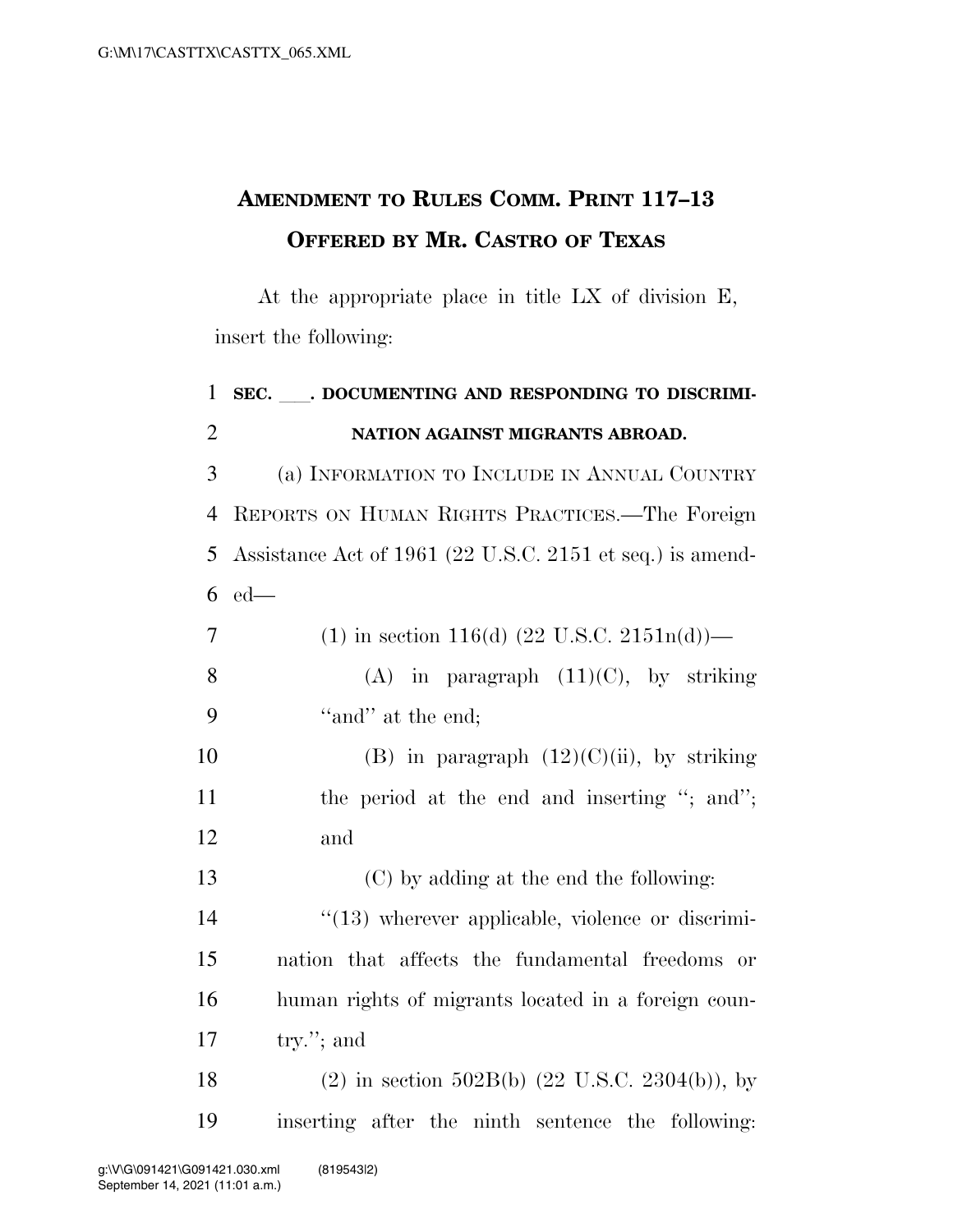''Wherever applicable, such report shall also include information regarding violence or discrimination that affects the fundamental freedoms or human rights of migrants permanently or temporarily located in a foreign country.''.

 (b) REVIEW AT DIPLOMATIC AND CONSULAR POSTS.—In preparing the annual country reports on human rights practices required under section 116 or 502B of the Foreign Assistance Act of 1961 (22 U.S.C. 2151n and 2304), as amended by subsection (a), the Sec- retary of State shall obtain information from each diplo-matic and consular post with respect to—

 (1) incidents of violence against migrants lo- cated in the country in which such post is located; (2) an analysis of the factors enabling or aggra- vating such incidents, such as government policy, so- cietal pressure, or the actions of external actors; and (3) the response, whether public or private, of the personnel of such post with respect to such inci-dents.

 (c) MIGRANT.—For the purposes of this section and the amendments made by this section, the term ''migrant'' includes economic migrants, guest workers, refugees, asy- lum-seekers, stateless persons, trafficked persons, undocu-mented migrants, and unaccompanied children, in addi-